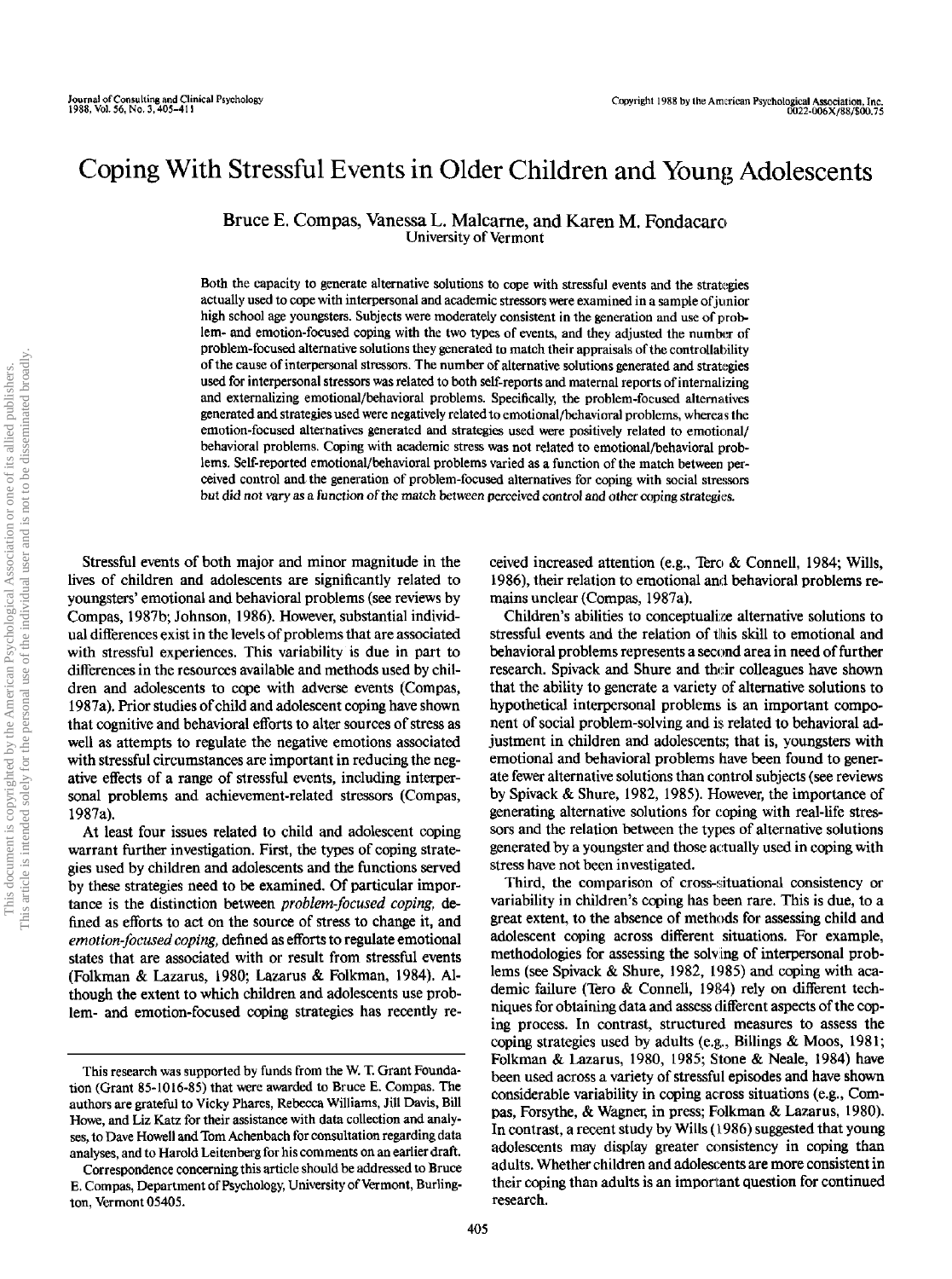A fourth, related area for investigation involves the relation between coping and cognitive appraisals of stressful situations. The variability observed in adults' coping may reflect individuals' attempts to match or fit their coping to differences in the perceived demands of stressful situations. Folkman and Lazarus (1980) and Folkman, Lazarus, Dunkel-Schetter, DeLongis. and Gruen (1986) found that individuals used more problem-focused coping in situations that they appraised as changeable and used more emotion-focused coping in situations that they appraised as unchangeable realities that they must accept. Forsythe and Compas (1987) found a similar pattern and, in addition, found that psychological symptoms were related to the degree of fit between appraisals of control and the relative amount of problem- and emotion-focused coping used. Psychological symptoms were higher when subjects used more emotion-focused coping with events perceived as controllable and more problem-focused coping with events perceived as uncontrollable. The relation between coping and cognitive appraisals has not been investigated in children or adolescents (Miller & Green, 1985).

The present investigation examined these four issues in a sample of older children and young adolescents. Youngsters reported the alternative solutions they generated and the strategies they used to cope with recent interpersonal and academic stressors. They were expected to generate and use both problem- and emotion-focused coping strategies in response to both types of events. The relation between coping and youths' selfreports and maternal reports of emotional/behavioral problems was also examined. Both the number of problem- and emotion-focused alternative solutions generated and the number of strategies used to cope with stressful events were expected to be inversely related to emotional/behavioral problems. Finally, youngsters were expected to adjust the number of alternative solutions they generated and the number of coping strategies they used to fit their appraisals of control over stressful events, emphasizing problem-focused coping with controllable events and emotion-focused coping with uncontrollable events. Emotional/behavioral problems were expected to be low when youngsters matched their coping with their perceptions of control (e.g., generating and using more problem-focused coping with controllable stressors) and high when appraisals and coping were mismatched (e.g., failing to generate and use problemfocused coping with controllable stressors).

#### Method

## *Subjects*

Subjects were 130 children and young adolescents (73 girls and 57 boys) ranging in age from 10 to 14 years  $(M = 11.89, SD = 1.01)$  and enrolled in the sixth, seventh, and eighth grades in a rural area of northern New England. Representative of the population in this area, 98% of the subjects were White. Median family income was from \$20,000 to \$24,999 and ranged from less than \$3,000 to more than \$40,000. Mean number of hours worked per week outside the home was 25.89 *(SD =* 17.53) for mothers and 42.63 *(SD =* 16.62) for fathers. Fathers had a mean education level of 12.70 years of school *(SD* = 3.82) and mothers had a mean of 13.07 years *(SD* = 2.72). Family socioeconomic status based on education, occupation, gender, and marital status (Hollingshead, 1975) was as follows: Level 1, 21%; Level 2, 19%; Level 3, 21%; Level 4, 29%; and Level 5, 10%. Eighty-one percent of the youngsters were from two-parent families and 19% were from single-parent families. The mean number of children in the home was 2.60 *(SD =* 1.14).

#### *Measures*

*Child/adolescent coping.* Subjects completed an open-ended instrument developed for use in this study to assess coping with self-identified recent stressful events. Subjects described one particularly stressful interpersonal event and one stressful academic event that had occurred in the past 3 months and explained why they found the events to be upsetting. Examples of frequently listed social stressors included "illness of a friend or family member" and "arguments or fights with a friend or family member." Common school-related stressors included "receiving a poor grade" and "problems with homework " Next, subjects rated the degree of control they had over the cause of the event on a 5-point scale  $(1 = complete control, 5 = no control)$ . No differences were found in perceptions of control of academic or social stressors as a function of age or gender. Using a format from previous measures of problem solving (e.g., Asarnow, Carlson, & Guthrie, 1987; Krantz, Clark, Pruyn, & Usher, 1985; Platt & Spivack, 1977), subjects then generated a list of all the possible ways that they could have handled or dealt with the event and placed a check mark next to each item that they actually used to cope with the event.

All responses were classified as problem-focused coping or emotionfocused coping by two research assistants. Raters were provided with brief definitions and examples of these two types of coping and instructed to classify all responses into one of the two categories (copies of the instructions for coding responses are available from the authors). Interrater agreement was calculated for all responses (number of agreements divided by the number of agreements plus the number of disagreements) and was found to be 96% ( $\kappa = .88$ ) for academic stressors and 94%  $(\kappa = .87)$  for social stressors. Examples of problem-focused coping strategies included "studied more," "did more homework," and "talked things over with the other person involved in the problem." Emotion-focused strategies included "calmed myself down" and "ignored the situation" as well as potentially less adaptive strategies such as "hit the other person," "yelled at the other person," and "threw things." In keeping with Lazarus and Folkman's (1984) conceptualization of coping, we chose to include all efforts that youngsters reported, and we did not attempt to distinguish a priori between effective coping and maladaptive responses (cf. Asarnow et al., 1987). Furthermore, we recognized that some strategies may have served both problem- and emotionfocused functions (e.g., "talked about the problem with a friend or family member").

The long-term stability of subjects' responses on the measure was analyzed by comparing the data reported here with subjects' reports of coping with different social and academic stressors 9 months later. Significant correlations were found for the total number of alternatives generated for the two stressful events,  $r(92) = .30$ ,  $p = .002$ ; for the number of emotion-focused alternatives generated,  $r(91) = .26$ ,  $p = .007$ ; and for the number of problem-focused alternatives generated,  $r(91) = .35$ , *p <* .001. The total number of strategies used for the two events was not related to the number of strategies used for two events 9 months later,  $r(66) = 0.17$ ,  $p = 0.074$ , but the number of emotion-focused strategies used,  $r(65) = .26$ ,  $p = .016$ , and the number of problem-focused strategies used,  $r(65) = .25$ ,  $p = .021$ , were significantly associated over 9 months.

This open-ended format was selected over the more traditional checklist method of assessing coping used in adult measures for two reasons. First, an objective of this study was to assess subjects' abilities to generate alternative solutions to stressful situations. Presenting subjects with a predetermined list of coping strategies does not allow for accurate assessment of this skill. Second, no surveys of coping strategies used by this age group have been reported in the literature. Thus, it was not possible to present subjects with a representative list of coping strategies for them to endorse.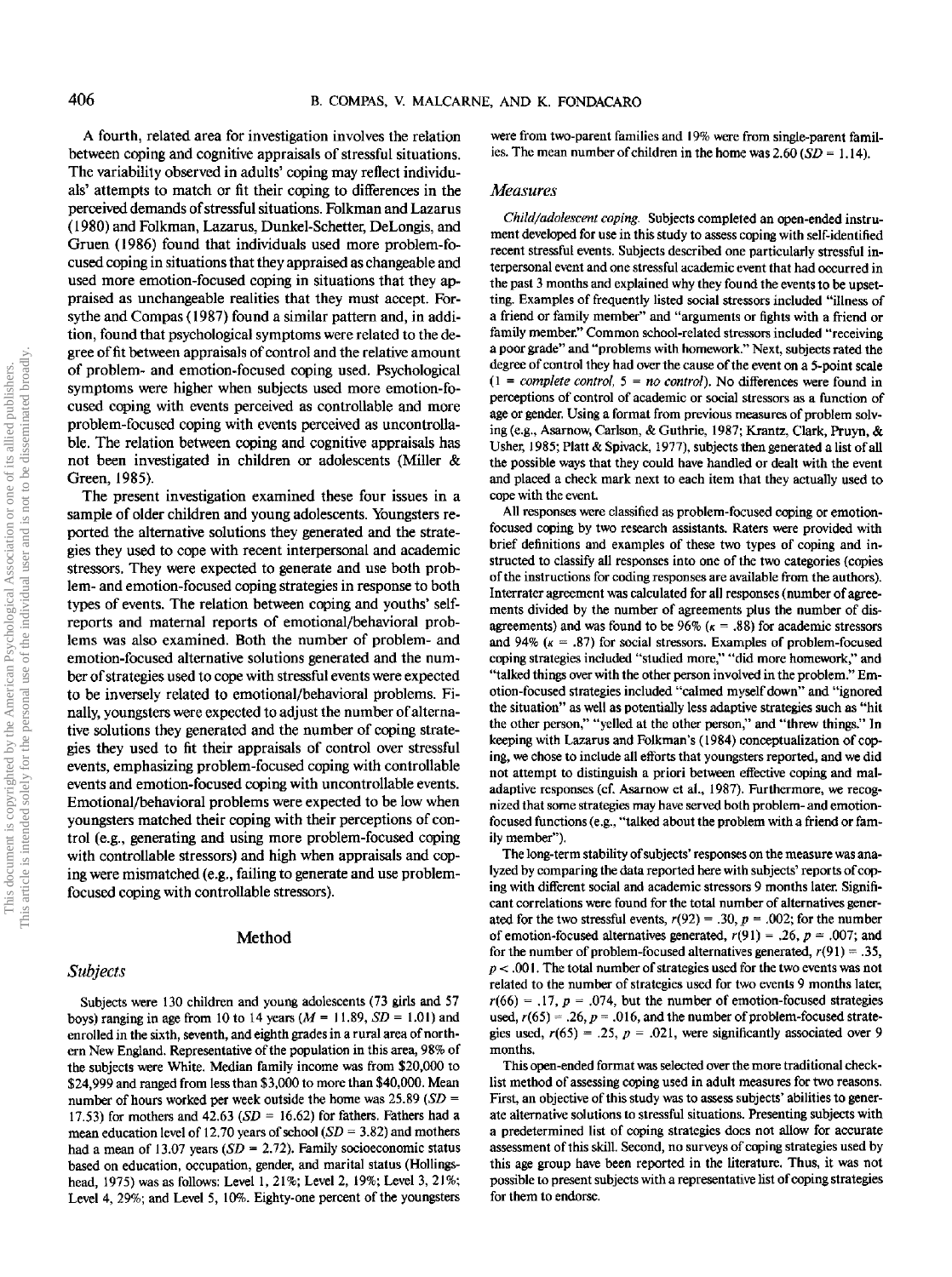In the present study, subjects completed the coping measure twice: once in reference to a school or academic stressor and once in reference to a social or interpersonal stressor. The order of presentation of the two forms was counterbalanced.

*Child/adolescent behavior problems.* Two measures were used to assess emotional/behavioral problems in this sample: the Child Behavior Checklist (CBCL; Achenbach & Edelbrock, 1983) and the Youth Self-Report version of the CBCL (YSR; Achenbach & Edelbrock, 1987). Subjects' mothers completed the CBCL as part of a battery of other questionnaires not reported here. The CBCL includes 118 behavior problem items that are rated by a parent as *not true, sometimes true,* or *very true or often true* for their child. Narrow-band problem scores (e.g., depressed, hyperactive) were used in the present analyses.

Subjects completed the Youth Self Report (YSR) as a measure of selfreported emotional/behavioral problems. The YSR includes 102 behavior-problem items rated *not true, somewhat or sometimes true,* and *very true or often true* by the respondent (Achenbach & Edelbrock, 1987). Narrow-band scores reflecting subtypes of behavior problems (e.g., depressed, delinquent, aggressive) were used in the present analyses.

### *Procedure*

All students in the sixth through eighth grades in six public schools were given a letter requesting informed consent to deliver to their parents. Voluntary participation was invited, with \$25 remuneration provided to each family upon the completion of several questionnaires by children and parents. Approximately 50% of the families volunteered to participate. Once informed consent was obtained, students completed their questionnaires during two 50-min sessions at school. The YSR was completed during the first session and the coping questionnaires were completed during the second session (additional measures not reported here were also completed at each session). At the end of the first session, students were given a packet of questionnaires to deliver to their parents, and parents were instructed to have their child return the completed forms in a sealed envelope in time for the second session.

#### Results

AH analyses are presented separately for boys and girls because previous studies of coping have suggested the importance of examining for gender differences (Compas, 1987a) and because both the YSR and CBCL are normed separately for boys and girls. To control for familywise error rates, the number of significant correlations expected to occur by chance (.05) was determined for each matrix, and the lowest statistically significant correlations, up to that number, were regarded as nonsignificant and were not reported (cf. Achenbach & Edelbrock, 1981; Feild & Armenakis, 1974; Sakoda, Cohen, & Beall,  $1954$ .<sup>1</sup>

### *Descriptive Analyses*

Means and standard deviations for the number of coping alternatives generated are presented by grade and sex in Table 1. Multivariate analyses of variance (MANOVAS) were conducted with grade and sex as the independent variables and coping alternatives as the dependent variables. With regard to alternatives generated for the two events, the overall MANOVA for sex was not significant; there was a significant effect for grade, *F(6,* 198) = 2.63,  $p = 0.018$ ; and the Grade  $\times$  Sex interaction was not significant. Univariate analyses indicated that emotion-focused alternatives increased as a function of grade,  $F(2, 101) = 5.64$ ,

### Table 1

*Means and Standard Deviations for Alternative Solutions Generated for Coping With Stressful Events*

|                        |      | Grade 6          | Grade 7 |      |      | Grade 8 |  |
|------------------------|------|------------------|---------|------|------|---------|--|
| Coping alternative     | М    | <b>SD</b>        | М       | SD   | Μ    | SD      |  |
|                        |      | Girls $(n = 73)$ |         |      |      |         |  |
| Total events           |      |                  |         |      |      |         |  |
| Total                  | 5.80 | 1.78             | 6.40    | 2.30 | 5.60 | 2.45    |  |
| Problem-focused        | 4.73 | 1.86             | 4.72    | 2.54 | 2.80 | 1.39    |  |
| <b>Emotion-focused</b> | 1.07 | 1.01             | 1.68    | 1.90 | 2.80 | 2.57    |  |
| Academic events        |      |                  |         |      |      |         |  |
| Total                  | 2.96 | 1.16             | 3.44    | 1.35 | 3.60 | 1.35    |  |
| Problem-focused        | 2.55 | 1.18             | 2.56    | 1.60 | 1.90 | .99     |  |
| <b>Emotion-focused</b> | .40  | .69              | .88     | 1.16 | 1.70 | 1.82    |  |
| Social events          |      |                  |         |      |      |         |  |
| Total                  | 2.74 | 1.02             | 2.96    | 1.30 | 2.00 | 1.33    |  |
| Problem-focused        | 2.07 | 1.32             | 2.16    | 1.40 | .90  | .99     |  |
| <b>Emotion-focused</b> | .66  | .83              | .80     | .86  | 1.10 | 1.19    |  |
|                        |      | Boys $(n = 57)$  |         |      |      |         |  |
| Total events           |      |                  |         |      |      |         |  |
| Total                  | 4.78 | 1.65             | 6.00    | 3.03 | 7.36 | 3.29    |  |
| Problem-focused        | 3.73 | 2.18             | 4.68    | 2.54 | 4.54 | 2.20    |  |
| <b>Emotion-focused</b> | 1.05 | 1.68             | 1.31    | 2.52 | 2.72 | 2.24    |  |
| Academic events        |      |                  |         |      |      |         |  |
| Total                  | 2.95 | 1.52             | 2.93    | 1.48 | 4.00 | 2.60    |  |
| Problem-focused        | 2.59 | 1.76             | 2.31    | 1.30 | 3.27 | 1.67    |  |
| Emotion-focused        | .36  | .58              | .62     | 1.31 | .72  | 1.79    |  |
| Social events          |      |                  |         |      |      |         |  |
| Total                  | 2.10 | 1.32             | 3.06    | 1.76 | 3.36 | 1.43    |  |
| Problem-focused        | 1.47 | 1.17             | 2.37    | 1.66 | 1.27 | 1.10    |  |
| Emotion-focused        | .63  | 1.38             | .68     | 1.44 | 2.00 | 1.41    |  |

 $p = .005$ , but that total alternatives and problem-focused alternatives did not. Post hoc analyses (Student-Newman-Keuls procedure) indicated that eighth graders generated more emotionfocused alternatives than both sixth and seventh graders *(p <* .05). Analyses of the alternatives generated for social stressors indicated a significant MANOVA for grade,  $F(6, 200) = 2.97$ ,  $p =$ .008, but no main effect for sex and no Grade  $\times$  Sex interaction. Univariate analyses showed that problem-focused alternatives decreased as a function of grade,  $F(2, 102) = 5.41$ ,  $p = .006$ , and that emotion-focused alternatives,  $F(2, 102) = 4.72$ ,  $p =$ .011, increased as a function of grade. Post hoc analyses indicated that eighth graders generated fewer problem-focused alternatives *(p <* .05) and more emotion-focused alternatives than sixth and seventh graders *(p <* .05). Finally, alternatives generated for academic stressors also differed as a function of grade; specifically, emotion-focused alternatives increased significantly with grade,  $F(2, 105) = 3.88$ ,  $p = .024$ , with eighth graders reporting more alternatives ( $p < .05$ ).

<sup>1</sup> An alternative approach to controlling for familywise error rates involves a multistage or ordered Bonferroni procedure (e.g., Larzelere & Mulaik, 1977; Rosenthal & Rubin, 1984). However, this procedure may be overly conservative for matrices of dependent correlations such as those presented here. When this procedure was used with the present data, only two of the correlations between coping and YSR scores and only one of the correlations between coping and the CBCL were significant.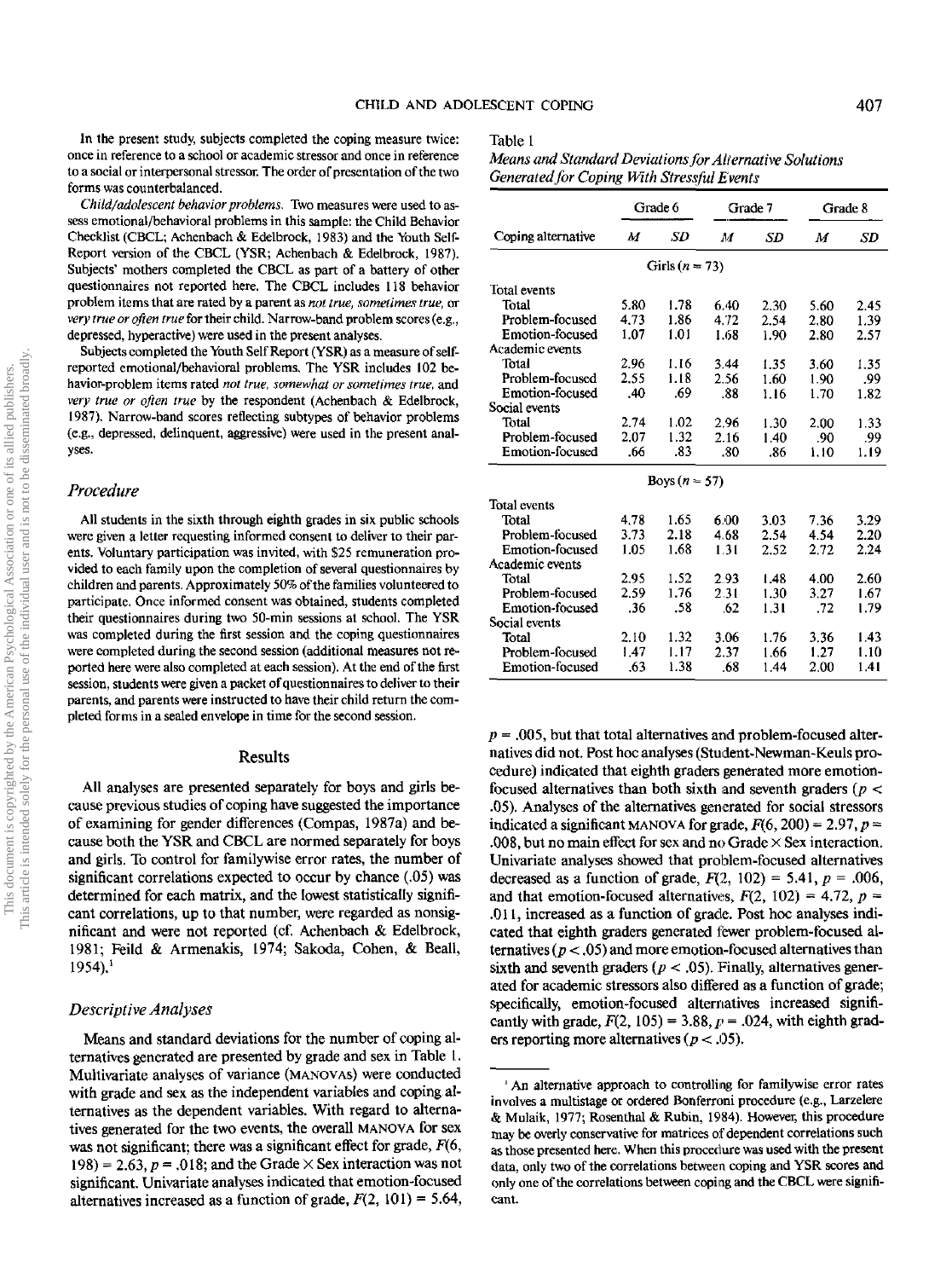| Table 2                                             |  |
|-----------------------------------------------------|--|
| Means and Standard Deviations for Coping Strategies |  |
| Used for Stressful Events                           |  |

|                        |      | Grade 6          | Grade 7 |      |      | Grade 8 |  |
|------------------------|------|------------------|---------|------|------|---------|--|
| Coping alternative     | М    | SD               | М       | SD   | М    | SD      |  |
|                        |      | Girls $(n = 73)$ |         |      |      |         |  |
| Total events           |      |                  |         |      |      |         |  |
| Total                  | 3.53 | 2.35             | 3.32    | 2.07 | 3.60 | 3.80    |  |
| Problem-focused        | 2.61 | 2.17             | 2.48    | 1.93 | 1.50 | 1.90    |  |
| Emotion-focused        | .92  | .97              | .84     | 1.06 | 2.10 | 2.51    |  |
| Academic events        |      |                  |         |      |      |         |  |
| Total                  | 1.59 | 1.24             | 1.84    | 1.10 | 2.20 | 2.30    |  |
| Problem-focused        | 1.29 | 1.26             | 1.40    | 1.15 | .90  | 1.10    |  |
| Emotion-focused        | .29  | .54              | .44     | .71  | 1.30 | .39     |  |
| Social events          |      |                  |         |      |      |         |  |
| Total                  | 1.88 | 1.28             | 1.48    | 1.26 | 1.40 | 1.71    |  |
| Problem-focused        | 1.25 | 1.13             | 1.08    | 1.15 | .60  | 1.07    |  |
| Emotion-focused        | .63  | .79              | .40     | .64  | .80  | 1.13    |  |
|                        |      | Boys $(n = 57)$  |         |      |      |         |  |
| Total events           |      |                  |         |      |      |         |  |
| Total                  | 2.78 | 1.61             | 3.25    | 1.73 | 4.45 | 2.97    |  |
| Problem-focused        | 2.36 | 1.70             | 2.75    | 1.88 | 3.09 | 2.80    |  |
| <b>Emotion-focused</b> | .47  | .69              | .50     | 1.09 | 1.36 | .92     |  |
| Academic events        |      |                  |         |      |      |         |  |
| Total                  | 1.81 | 1.25             | 1.56    | 1.15 | 2.27 | 2.19    |  |
| Problem-focused        | 1.59 | 1.33             | 1.31    | 1.07 | 2.09 | 2.21    |  |
| <b>Emotion-focused</b> | .27  | .45              | .25     | .57  | .18  | .40     |  |
| Social events          |      |                  |         |      |      |         |  |
| Total                  | .94  | .91              | 1.68    | 1.07 | 2.18 | .98     |  |
| Problem-focused        | .78  | .78              | 1.43    | 1.20 | 1.00 | 1.00    |  |
| Emotion-focused        | .15  | .37              | .25     | .68  | 1.18 | .75     |  |

Means and standard deviations for the number of coping strategies used as a function of grade and sex are presented in Table 2. The MANOVA for the number of strategies used in total for the two events indicated a significant effect for grade, *F(6,* 198) = 2.43,  $p = 0.027$ . Specifically, the number of emotion-focused strategies used increased with grade,  $F(2, 101) = 1.42$ , *p =* .002, with post hoc analyses indicating that eighth graders used more strategies than sixth and seventh graders *(p <* .05). With regard to the number of strategies used with social stressors, a Grade  $\times$  Sex interaction was found for the total number of strategies used,  $F(2, 102) = 4.36$ ,  $p = .015$ , with girls reporting more strategies than boys in Grade 6,  $F(1, 44) = 7.55$ ,  $p =$ .009. Post hoc analyses revealed that sixth grade boys used fewer strategies than seventh and eighth grade boys ( $p < .05$ ), whereas girls' scores did not change with age. A main effect was found for grade, with the number of emotion-focused strategies used increasing as a function of grade,  $F(22, 102) = 6.47, p = .002$ . Finally, with regard to the number of strategies used with academic stressors, the MANOVA indicated a significant effect for sex,  $F(3, 103) = 3.61$ ,  $p = .016$ . The number of emotion-focused strategies used with academic stressors varied for boys and girls,  $F(1, 105) = 8.14$ ,  $p = .005$ , with girls reporting more strategies.

# *Cross-Situational Consistency in Coping*

The degree of cross-situational consistency in the number of problem- and emotion-focused alternatives generated and strategies used for social and academic stressors is represented by Pearson correlations in Table 3. Three of the 16 correlations in the matrices for boys and for girls were expected to be significant by chance. Thus, the three significant correlations that were smallest in magnitude were not considered significant. Both boys and girls displayed low-to-moderate levels of consistency in the alternatives they generated and in the strategies they used across the two situations, with 5 of the 8 correlations reaching significance. For example, the number of emotion-focused alternatives generated for social and academic stressors was significantly correlated for girls,  $r(70) = .42$ ,  $p = .006$ , and boys,  $r(53) = .43$ ,  $p = .001$ . Correlations between the two types of coping for the two stressful events (e.g., problem-focused alternatives for academic stressors and emotion-focused alternatives for social stressors) were either negative or nonsignificant.

### *Coping and Emotional/Behavioral Problems*

Pearson correlations were calculated between scores generated from the coping measure and the narrow-band scale scores of the CBCL and YSR. Scores from the coping measure completed with reference to social/interpersonal stressful events are presented. All of the matrices involving coping with social/interpersonal stressors contained more significant correlations than would be expected by chance, whereas none of the matrices involving coping with academic stressors reached this criterion. Four correlations were expected to reach significance by chance in each matrix; thus, the four significant correlations of lowest magnitude in each matrix were not considered significant.

For both boys and girls, positive correlations were found between emotion-focused coping and YSR scale scores, whereas negative correlations were found between problem-focused coping and YSR scale scores (see Table 4). Specifically, positive

#### Table 3

*Pearson Correlations Between Coping With Academic and Interpersonal Stressors*

|                    | Interpersonal stressors |                            |                      |                     |  |
|--------------------|-------------------------|----------------------------|----------------------|---------------------|--|
|                    | <b>Alternatives</b>     |                            | Strategies used      |                     |  |
| Academic stressors | Problem-<br>focused     | <b>Emotion-</b><br>focused | Problem-<br>focused  | Emotion-<br>focused |  |
| Girls              |                         |                            |                      |                     |  |
| Alternatives       |                         |                            |                      |                     |  |
| Problem-focused    | $.30**$                 | $-.11$                     | .11                  | $-.04$              |  |
| Emotion-focused    | $-.03$                  | $.42***$                   | .09                  | $.27***$            |  |
| Strategies used    |                         |                            |                      |                     |  |
| Problem-focused    | $.37***$                | $-.02$                     | $.43***$             | .08                 |  |
| Emotion-focused    | $-.02$                  | $.24***$                   | .08                  | $.25***$            |  |
| <b>Boys</b>        |                         |                            |                      |                     |  |
| Alternatives       |                         |                            |                      |                     |  |
| Problem-focused    | $.29*$                  | .05                        | $.33***$             | .16                 |  |
| Emotion-focused    | $-.07$                  | $.43***$                   | $-.23$ <sup>a*</sup> | .38**               |  |
| Strategies used    |                         |                            |                      |                     |  |
| Problem-focused    | $.28***$                | .03                        | $.30*$               | . 12                |  |
| Emotion-focused    | $-.24$ <sup>a*</sup>    | $.42***$                   | $-.36***$            | .36**               |  |

<sup>a</sup> Considered significant by chance.

\*  $p < .05$ . \*\*  $p < .01$ . \*\*\*  $p < .001$ .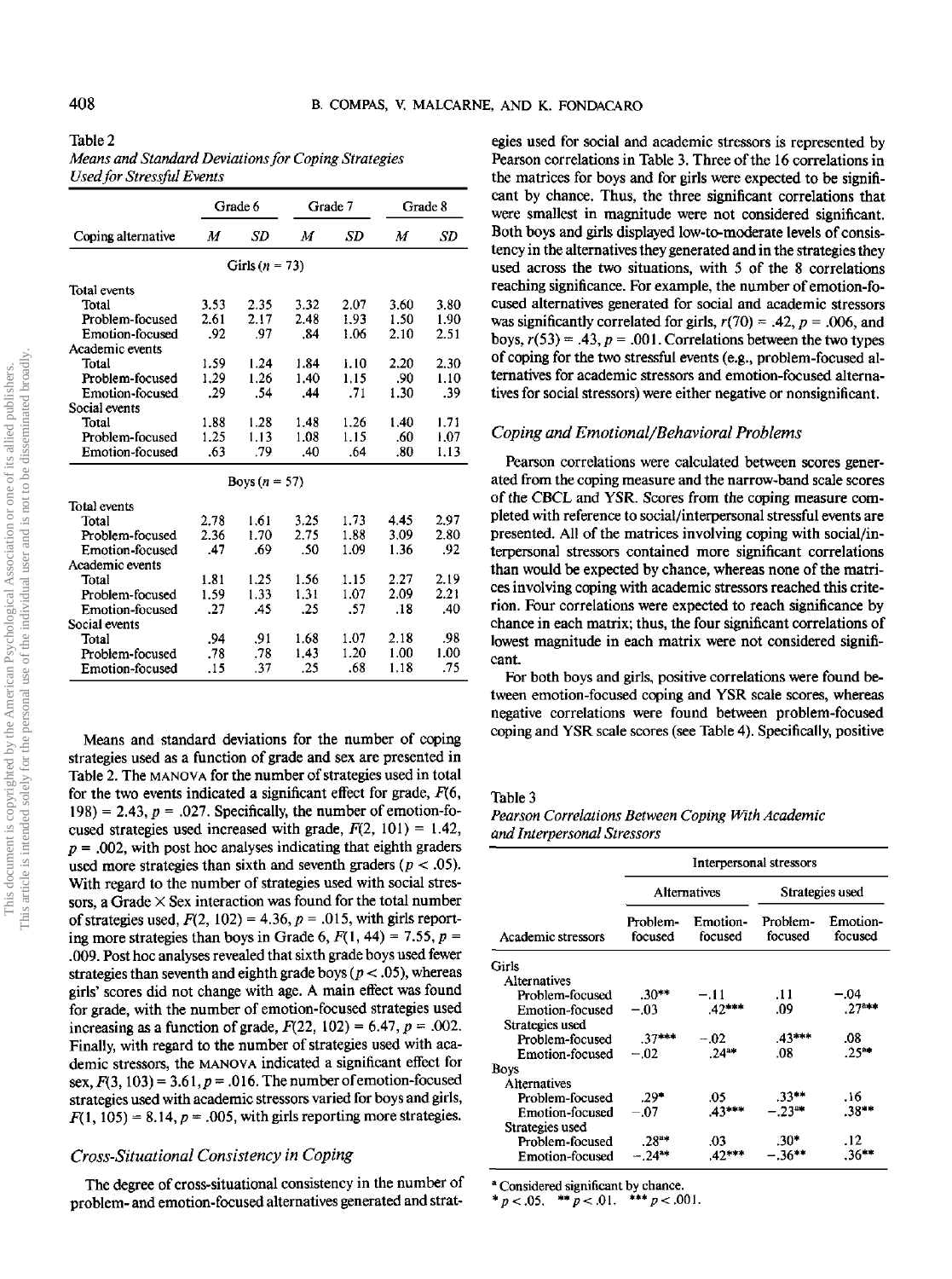correlations for girls were found between the emotion-focused alternatives generated and the Aggressive subscale, *r(69) =* .28, *p =* .009, and between the emotion-focused strategies used and the Depressed,  $r(69) = .24$ ,  $p = .025$ , and Delinquent,  $r(69) =$ .24,  $p = .022$ , scales. Regarding the problem-focused alternatives generated, significant negative correlations were found with the Thought Disorder,  $r(69) = -.24$ ,  $p = .023$ , scale, and the problem-focused strategies used were negatively correlated with the Depressed,  $r(69) = -.23$ ,  $p = .027$ , Thought Disorder,  $r(69) = -.26, p = .017,$  and Aggressive,  $r(69) = -.23, p = .029,$ scales. Results of the YSR for boys showed a positive relation between the emotion-focused alternatives generated and the Aggressive,  $r(48) = .33$ ,  $p = .011$ , scale. The problem-focused alternatives generated and problem- and emotion-focused strategies used were not significantly related to boys' self-reported behavioral/emotional problems.

The correlations between CBCL scale scores and scores from the coping measure displayed a pattern similar to results with the YSR (see Table 5). For girls, the emotion-focused alternatives generated were positively correlated with the Immature/ Hyperactive,  $r(26) = .42$ ,  $p = .015$ , Aggressive,  $r(64) = .37$ ,  $p =$ .001, and Cruel,  $r(63) = .25$ ,  $p = .022$ , scales. The emotionfocused strategies used were positively related with the Anxious-Obsessive,  $r(63) = .27$ ,  $p = .022$ , and the Immature/Hyperactive,  $r(26) = .35$ ,  $p = .036$ , scales. Problem-focused alternatives were negatively correlated with the Aggressive,  $r(64)$  =  $-.25, p = .022$ , scale, and the problem-focused strategies used were negatively related to the Depressed-Withdrawal, *r(26) =* -.32, *p =* .054, scale. A similar pattern emerged for boys. Emotion-focused alternatives were positively related to the Obsessive–Compulsive scale,  $r(46) = .37$ ,  $p = .005$ . The emotion-focused strategies used were negatively related to immature behavior,  $r(30) = -.33$ ,  $p = .035$ , but positively related to the

| Table 4                                           |
|---------------------------------------------------|
| <b>Pearson Correlations Between Coping Scores</b> |
| and Youth Self-Report Subscales                   |

|                            | Coping score        |                     |                     |                      |  |
|----------------------------|---------------------|---------------------|---------------------|----------------------|--|
|                            | Alternatives        |                     | Strategies used     |                      |  |
| Youth Self-Report<br>Scale | Emotion-<br>focused | Problem-<br>focused | Emotion-<br>focused | Problem-<br>focused  |  |
| Girls                      |                     |                     |                     |                      |  |
| Depressed                  | . 14                | $-.14$              | .04                 | $-.10$               |  |
| Unpopular                  | $.21***$            | $-.18$              | $.24*$              | $-.23*$              |  |
| Somatic Complaints         | .11                 | $-.08$              | .21 <sup>an#</sup>  | $-.16$               |  |
| Thought Disorder           | .19                 | $-.24*$             | $.21***$            | $-.26*$              |  |
| Delinquent                 | . 19                | $-.20^{a*}$         | .19                 | $-.23*$              |  |
| Aggressive                 | $.28***$            | $-.07$              | $.24*$              | $-.11$               |  |
| <b>Boys</b>                |                     |                     |                     |                      |  |
| Depressed                  | $-.07$              | 11                  | $-.11$              | $-.13$               |  |
| Unpopular                  | $-.14$              | .07                 | $-.20$              | $-.04$               |  |
| Somatic Complaints         | $-.06$              | $-.05$              | $-.15$              | $-.07$               |  |
| <b>Self Destructive</b>    | $-.10$              | .10                 | $-.19$              | .09                  |  |
| Thought Disorder           | $-.20$              | .15                 | $-.30^{a*}$         | .06                  |  |
| Delinquent                 | $.31^{a**}$         | $-.21$              | .23                 | $-.25$ <sup>a*</sup> |  |
| Aggressive                 | $.33***$            | $-.16$              | $.24***$            | $-.22$               |  |

<sup>a</sup> Considered significant by chance.

\*  $p < .05$  \*\*  $p < .01$  \*\*\*  $p < .001$ .

### Table 5

| Pearson Correlations Between Coping Scores |  |  |
|--------------------------------------------|--|--|
| and Child Behavior Checklist               |  |  |

|                                      | Coping score        |                     |                     |                      |  |
|--------------------------------------|---------------------|---------------------|---------------------|----------------------|--|
|                                      | <b>Alternatives</b> |                     | Strategies used     |                      |  |
| Child Behavior Checklist<br>subscale | Emotion-<br>focused | Problem-<br>focused | Emotion-<br>focused | Problem-<br>focused  |  |
| Girls                                |                     |                     |                     |                      |  |
| Anxious-Obsessive                    | .25                 | $-.10$              | $.27^{\circ}$       | .09                  |  |
| Somatic Complaints                   | .04                 | .04                 | .02                 | .09                  |  |
| Depressed Withdrawal                 | $-.08$              | .04                 | -.06                | $-32*$               |  |
| Immature/Hyperactive                 | .42*                | $-.31$              | $.35*$              | $-.12$               |  |
| Delinquent                           | .13                 | $-21^{**}$          | .12                 | $-.18$               |  |
| Aggressive                           | $.37***$            | $-25$ <sup>**</sup> | $.20^{**}$          | $-.24$ <sup>a*</sup> |  |
| Cruel                                | $.27*$              | $-.07$              | $.25^{**}$          | $-.15$               |  |
| <b>Boys</b>                          |                     |                     |                     |                      |  |
| Obsessive–Compulsive                 | $.37**$             | $-.33**$            | $.31*$              | $-.27$ <sup>a*</sup> |  |
| Somatic Complaints                   | $-.06$              | $-.21$              | $-.07$              | $-.26**$             |  |
| Uncommunicative                      | .01                 | $-24$ <sup>4+</sup> | $-06$               | $-.11$               |  |
| Immature                             | $-.10$              | .10                 | $-.33*$             | .10                  |  |
| Delinquent                           | .02                 | $-.35*$             | $-.11$              | $-27$ <sup>a*</sup>  |  |
| Aggressive                           | .02                 | $-.20$              | $-.08$              | $-.09$               |  |
| Hyperactive                          | $-.07$              | $-.01$              | $-.05$              | $-.02$               |  |

<sup>a</sup> Considered significant by chance.

\*  $p < .05$ . \*\*  $p < .01$ . \*\*\*  $p < .001$ .

Obsessive-Compulsive scale,  $r(46) = .31$ ,  $p = .016$ . Significant negative correlations were found between problem-focused alternatives and the Obsessive-Compulsive,  $r(46) = -.33$ ,  $p =$ .011, and Delinquent,  $r(46) = -.35$ ,  $p = .008$ , scales. The Problem-focused strategies used did not relate to CBCL scale scores for boys.

### *Coping and Perceived Control*

Both girls,  $t(70) = 2.48$ ,  $p = .016$ , and boys,  $t(53) = 2.33$ , *p =* .024, reported that they had more control over the cause of academic events than social events. Consistent with these differences in perceptions of control, boys,  $t(53) = 3.21$ ,  $p =$ .002, and girls,  $t(70) = 3.16$ ,  $p = .002$ , generated more problemfocused alternatives for academic stressors than for social stressors. No differences were found for emotion-focused coping.

The relation of emotional/behavioral problems to the match between appraisals of control and coping was examined in a series of  $2 \times 2$  analyses of variance for social and academic stressors. Appraisals of control and each of the coping variables (problem- and emotion-focused alternatives, problem- and emotion-focused strategies used) were dichotomized using median split procedures, which created a set of independent variables with two levels (high and low) each.<sup>2</sup> Total behavior-problem *T* scores on the YSR and the CBCL were used as dependent variables.

<sup>&</sup>lt;sup>2</sup> The distribution for emotion-focused strategies used with social stressors was extremely skewed, with a mean of 0.55 with 78 subjects (62% of the sample) reporting that they did not use any emotion-focused strategies. Thus, subjects could not be split at the median on this variable and it was excluded from these analyses.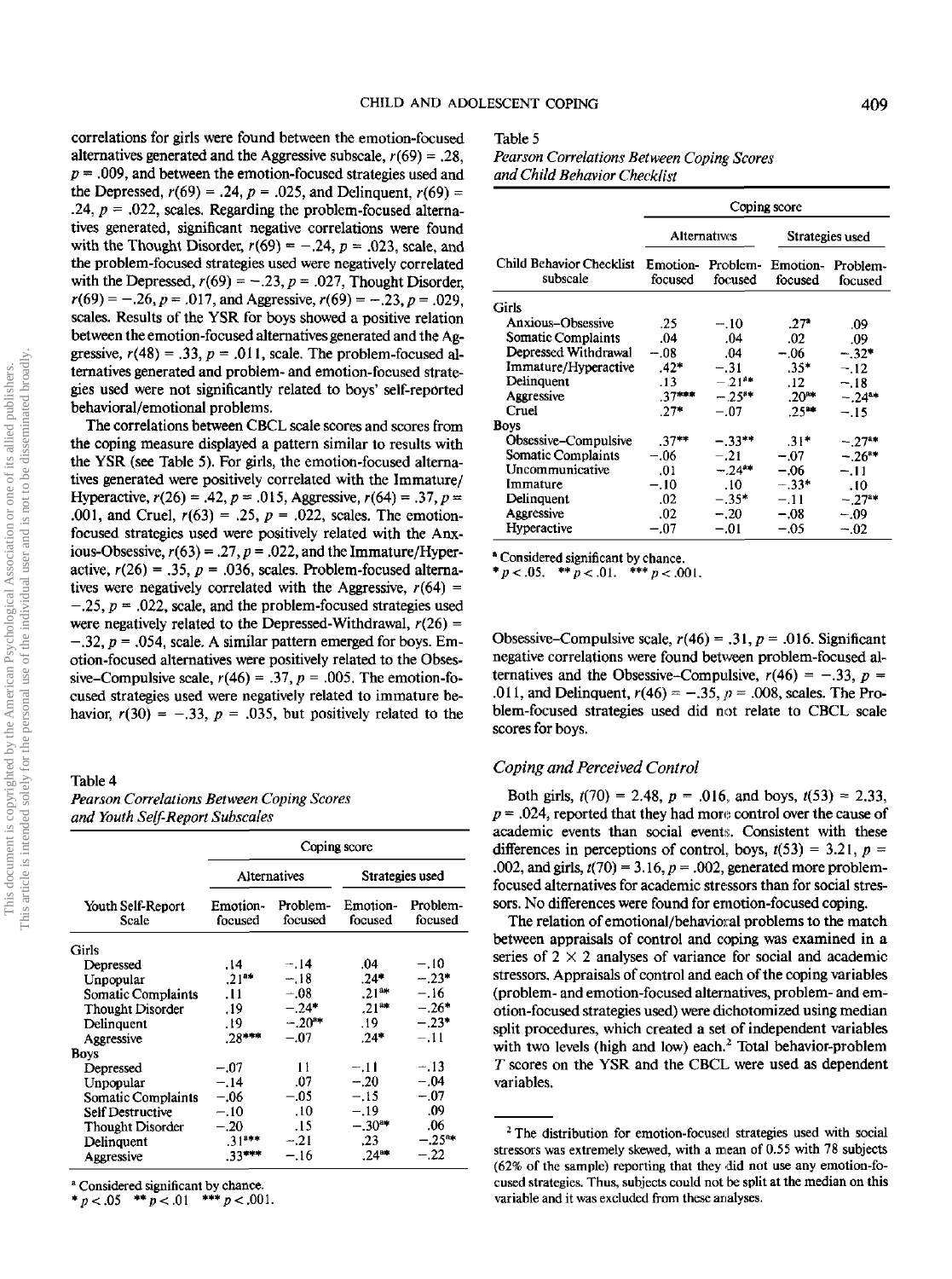With regard to the YSR, there were no main effects for perceived control or any of the coping variables for either social or academic stressors. One interaction was significant, that between perceived control of the cause of social stressors and the number of problem-focused alternatives generated for coping with social stressors,  $F(1, 72) = 6.59$ ,  $p = .012$ . Behavior problems were highest when subjects mismatched their coping and appraisals of control by either generating few problem-focused alternatives when they believed they had control over the stressor (mean total behavior problem *T* score = 54.40, *n=* 15) or by generating many problem-focused alternatives when they believed they did not have control over the stressor *(M =* 55.38, *n =* 13). Behavior problems were lower when perceptions of control and coping were matched by subjects either generating few problem-focused alternatives when they believed they did not have control  $(M = 50.24, n = 33)$  or by generating more problem-focused alternatives when they believed they had control ( $M = 47.93$ ,  $n = 15$ ). When the total behavior problem *T* scores on the CBCL were used as the dependent variable, no significant main effects or interactions were found.

### Discussion

The present findings indicate that problem- and emotion-focused coping strategies are used by older children and young adolescents in response to both academic and interpersonal stressors. Thus, it appears that the model of coping developed by Lazarus and Folkman (1984) and others for adults has considerable utility for studying coping processes in younger age groups. Furthermore, this framework appears to be useful for describing the alternative solutions generated for coping with stressful situations as well as the strategies actually used. That these findings are based on youngsters' spontaneous reports lends additional strength to the application of this framework to children and adolescents and helps to identify the types of coping strategies generated and used by younger age groups. The generation of emotion-focused solutions and the use of emotion-focused coping strategies increased from sixth to eighth grade, whereas the generation and use of problem-focused coping was relatively consistent. Strong gender differences in the generation and use of coping strategies were not found, although girls used more emotion-focused strategies than did boys in response to academic events.

Correlational analyses across academic and interpersonal stressors revealed significant relations for the generation of alternative solutions and the use of both problem- and emotionfocused coping. However, these correlations were moderate in magnitude, with 11 of 16 correlations below .40. Although these correlations might have been higher if coping had been sampled across a larger number of stressors (cf. Epstein, 1986), they were greater in magnitude than those reported by Compas et al. (in press) in a study of college students but were considerably lower than those reported by Wills (1986) in a sample of young adolescents. Although these findings are difficult to integrate given the different measures used in these studies, it appears that children and young adolescents may display more cross-situational consistency in their coping than do older adolescents and adults, an observation that warrants further investigation.

Coping and emotional/behavioral problems were modestly related, but several unexpected findings emerged. First, signifi-

cant correlations occurred between emotional/behavioral problems and coping with social but not with academic stressors. This is not consistent with the significant relation between coping with school stressors and self-reported anxiety and selfesteem reported by Tero and Connell (1984). The present sample may have had more at stake in coping with social stress and, thus, coping with social stress may have been more important in relation to problematic behaviors and emotions (cf. Lazarus &Folkman, 1984,pp. 315-316).

Second, as hypothesized, the number of problem-focused alternatives generated and strategies used were negatively related to self-reports and maternal reports of emotional/behavioral problems. That is, youngsters who were less adept at generating and using problem-focused coping experienced more adjustment problems. However, the number of emotion-focused coping alternatives generated and strategies used was positively related with the emotional/behavioral problems reported by both subjects and mothers. This positive association between emotion-focused coping and emotional distress is similar to the results of several studies both of community samples of adults (e.g., Folkman, Lazarus, Dunkel-Schetter et al., 1986; Folkman, Lazarus, Gruen et al., 1986) and of clinically depressed adults (e.g., Billings, Cronkite, & Moos, 1983; Billings & Moos, 1984; Fondacaro & Moos, 1987). We do not take this to mean that emotion-focused coping strategies are inherently counterproductive in managing stressful situations. Rather, it appears that the particular alternatives generated and strategies used by this sample reflect a number of maladaptive efforts at coping (e.g., "hit the other person"; "yelled at the other person"). These findings suggest that adaptive problem-focused coping strategies are more fully developed in older children and young adolescents, whereas emotion-focused coping strategies are not as well-developed in these age groups. Prospective longitudinal studies of the development of coping are necessary to address this issue (Miller & Green, 1985; Mischel, 1981).

The patterns of significant correlations between youngsters' self-reports of coping and both their own and their mothers' reports of emotional/behavioral problems indicate that the relation between self-reports of coping and emotional/behavioral problems is not simply the result of common method variance shared by the measures of these two variables (i.e., self-report). Furthermore, the pattern of correlations indicates that coping is related to both internalizing and externalizing problems as reported by youngsters and their mothers. Thus, coping appears to serve as a risk or protective factor for a variety of emotional and behavioral difficulties in this age group. The modest level of these correlations indicates that the effects of coping with a single stressor are relatively small. Whether this association would be stronger when coping is sampled with a larger number of stressors warrants further investigation.

Some support was found for the hypotheses that youngsters would match their coping to fit their appraisals of control over the stressful events and that the nature of this match would be related to emotional/behavioral problems. Specifically, these findings were limited to the generation of problem-focused alternatives. Subjects perceived the causes of academic stressors as more controllable than the causes of social stressors and generated more problem-focused alternatives for coping with academic stress. The number of problem-focused alternative solutions generated for social stressors interacted with the perceived